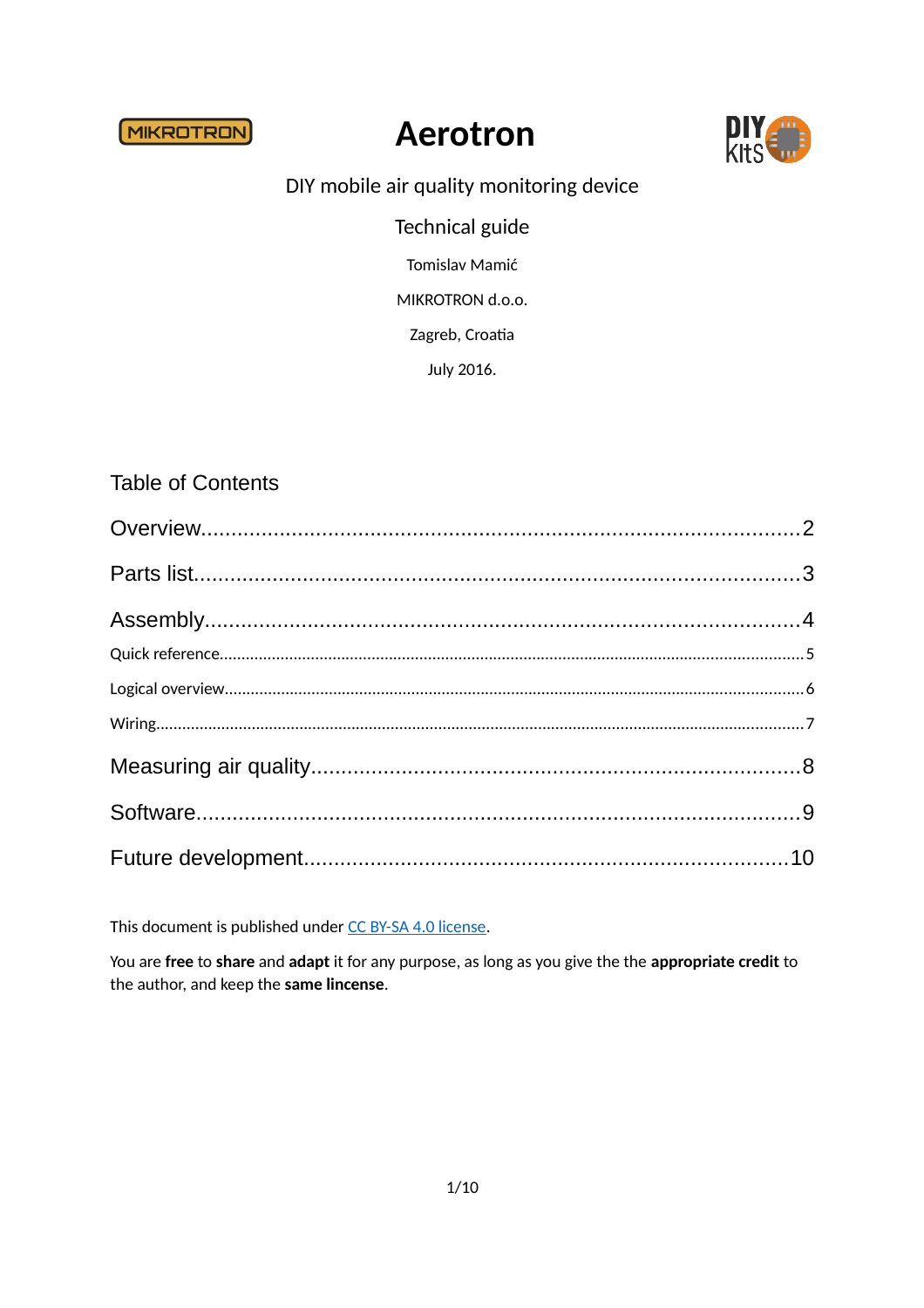#### <span id="page-1-0"></span>Overview

**Aerotron** is a wide array of sensors hooked up to an Arduino and some power circuitry, neatly tucked away in a 3D printed box. To make things more interesting and convenient for the user, an esp8266 module provides the necessary tools to make Aerotron an IoThing.

**Arduino UNO** is the brain of Aerotron - easy to use and with plenty of IO available, it turned out to be a great choice for our prototype.

**Power circuitry** is possibly the trickiest part of Aerotron, as multiple devices with varying power demands are crammed in one box. The prototype uses a 4400mAh Li-Po battery as its power source and operates roughly 2 hours. Such a battery provides as much current as one would like, but its voltage is both too low (roughly 3.7V) and varying depending on how charged it is.

To deal with this, we feed the battery (through its charging and protection circuit) into a DC-DC stepup converter which outputs roughly 8V, which is enough to operate a standard 5V regulator. Such a regulator is found on the Arduino power shield which provides stable 5V both for the Arduino and all our 5V sensors.

Last but not least, as our esp8266 requires 3.3V, we power it from Arduino's on-board 3.3V regulator. Ideally, a logic level converter would be used between esp8266 and Arduino's serial pins, but we don't use one because we are rebels (and it works just fine).

**MQ sensors** are a family of analog gas sensors with a variable resistor element. Their responses are notoriously non-linear, but in certain ranges they can provide decent concentration readings. Another thing they are notorious for is severe lack of good test documentation, so one can find that what these things react to is often not just one but several gases, some of which may or may not be mentioned in the datasheets. Nonetheless, we tested and roughly calibrated all of them to somewhat satisfying results.

**MQ7(CO sensor)** is the most important one from the bunch, so we tested its operation extensively. So far, the average readings agree with what we've been seeing on the official air quality monitoring stations which is very encouraging.

**MG811(C02 sensor)** is another interesting analog piece of hardware. Unlike the MQ series which uses a variable resistor, the MG acts as a voltage source whose output requires amplification. To make things more interesting, it requires 6V to operate properly. Luckily, we managed to find a lovely module from DFRobot which does both step-up and signal amplification for us. Props to guys at DFRobot for putting this one together! Its response to  $CO<sub>2</sub>$  changes is fast and roughly matches what we expected, but calibrating this one correctly is tricky as we have nothing to compare it to.

**PPD42(PM sensor)** is the poor man's version of a particle counter. It uses an IR LED to shine light on dust particles which a photodiode then picks up through a lens. Signal from the photodiode is not quite the number of particles nor is it digital, so an on-board filtering circuit turns it into something that correlates with the number of particles observed. This is further sent out as a digital signal which stays high, but outputs 10-90ms intervals of low signal as particles are observed. Measuring the total percentage of low time in a longer interval can be used to estimate PM levels.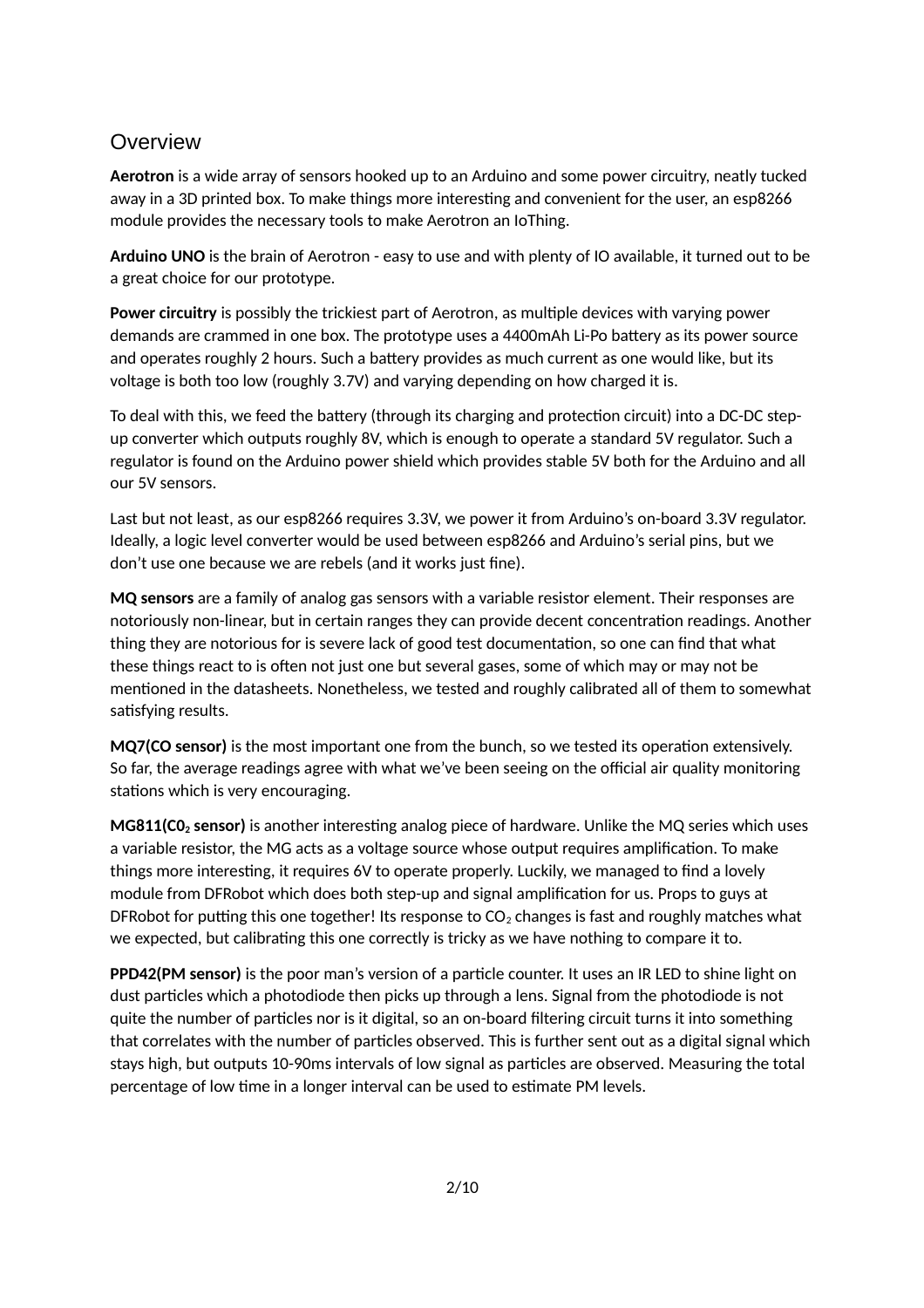## <span id="page-2-0"></span>Parts list

#### **Electronics**

- Arduino UNO
- Power shield  $(\frac{link}{\cdot})$
- 4400mAh Li-Po battery [\(link\)](http://www.diykits.eu/products/p_10486)
- Charging circuit [\(link\)](http://www.diykits.eu/products/p_10703)
- $\bullet$  Step-up converter [\(link\)](http://www.diykits.eu/products/p_10513)
- $-MQ7$  [\(link\)](http://www.sainsmart.com/sainsmart-mq7-co-carbon-monoxide-gas-sensor-module-for-arduino-uno-mega2560-r3.html)
- $\bullet$  MQ131 [\(link\)](http://www.sainsmart.com/sainsmart-mq131-gas-sensor-ozone-module-for-arduino-uno-mega2560-r3-raspberry-pi.html)
- $\bullet$  MQ135 [\(link\)](http://www.sainsmart.com/sainsmart-mq135-sensor-air-quality-sensor-hazardous-gas-detection-module-arduino.html)
- $\bullet$  MQ136 [\(link\)](http://www.sainsmart.com/sainsmart-mq136-gas-sensor-hydrogen-for-arduino-mega2560-uno-r3-raspberry-pi.html)
- MG811 [\(link\)](http://www.dfrobot.com/index.php?route=product/product&product_id=1023#.V3-VDEeWEQQ)
- Shinyei PPD42 [\(link\)](https://www.seeedstudio.com/item_detail.html?p_id=1050)
- $\bullet$  DHT11 [\(link\)](http://www.diykits.eu/products/p_10180)
- $\bullet$  esp8266 [\(link\)](http://www.diykits.eu/products/p_10695)
- power connection board (this one is custom-made for prototype, sorry!)

#### **Misc**

- 3D printed box (4 parts, model in git, approx. printing time 12h)
- 18 pcs 3x8 screw
- 4 pcs corresponding nut
- 5 pcs 3xanything-longer-than-8-will-do screw
- a whole lot of wires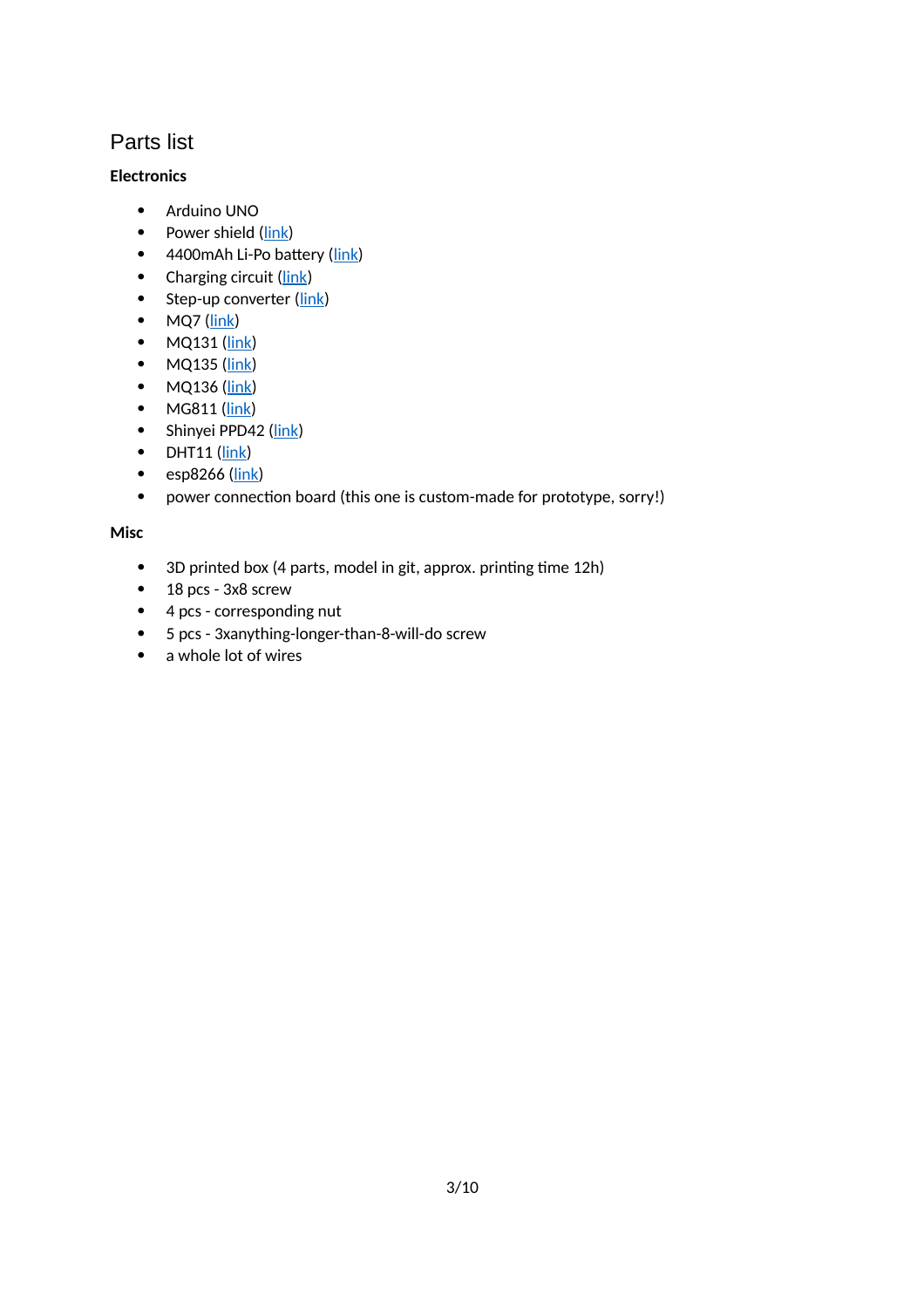#### <span id="page-3-0"></span>Assembly

The easiest procedure to put Aerotron hardware together is described. Please refer to additional documents for logical layout of the device, as well as detailed wiring schematics.

**Preparing** the power circuitry before you begin is a good idea. Make sure the potentiometers on stepup converter and the power shield are set up correctly so that those devices output 8V and 5V respectively when hooked up to the battery.

**Soldering** the necessary wires and/or parts should be done before putting anything in the box. These may include power wires, a custom board for sensor power connectors as is the case with our prototype or any other connections you wish to solder. You might wish to change things up sometime later, so we recommend using standard breadboard wires for pretty much anything but the main power wires. Low quality breadboard wires can often have very little copper inside which makes them dissipate significant amounts of power at higher currents. We don't want that.

**Putting the components** in place comes next. We recommend starting with the esp8266 and your custom power connector board. Continue onto Arduino, then add PPD42, MG811 and step-up converter in no particular order. Only 2 3x8 screws are enough to hold the MG811 module in place. From there on, DHT11 and MQ sensors, also in no particular order. It's advisable to think about ways of neatly organizing your wires at this stage. We have found it helpful to hide some wires under the components to reduce clutter. Ultimately, even if everything is cluttered and messy, as long as the components are firmly put in place, none of it will matter when you close the lid. What happens in the box stays in the box.

**Wiring** all the components together. Hook the power output of step-up converter up to the power shield's input. Hook the power shield's output to your sensor power connectors, 5V line (remember, there is a 3.3V device as well, we don't want to mess it up). Hook the Arduino 3.3V output to the power connectors, 3.3V line.

Connect the esp8266 module's power to the 3.3V section. Note that one of its logic pins is supposed to be hooked up to 3.3V as well in order for the module to start properly. Hook up its serial pins to digital pins 6 and 7 on Arduino. In software, we open a SoftwareSerial class which operates on those two pins to talk to the esp.

From here, we enter a loop.

While (sensors remaining > 0)

select random unconnected sensor hook its power pins to the power connector board hook its signal pin to the Arduino (more on that later) consider it connected

When the loop terminates, your device is almost entirely hooked up. Notice that we have not yet connected the power input of our step-up converter to anything. This is important as you'll want to push the wires/connector through the little square hole in the box lid *before* you close it.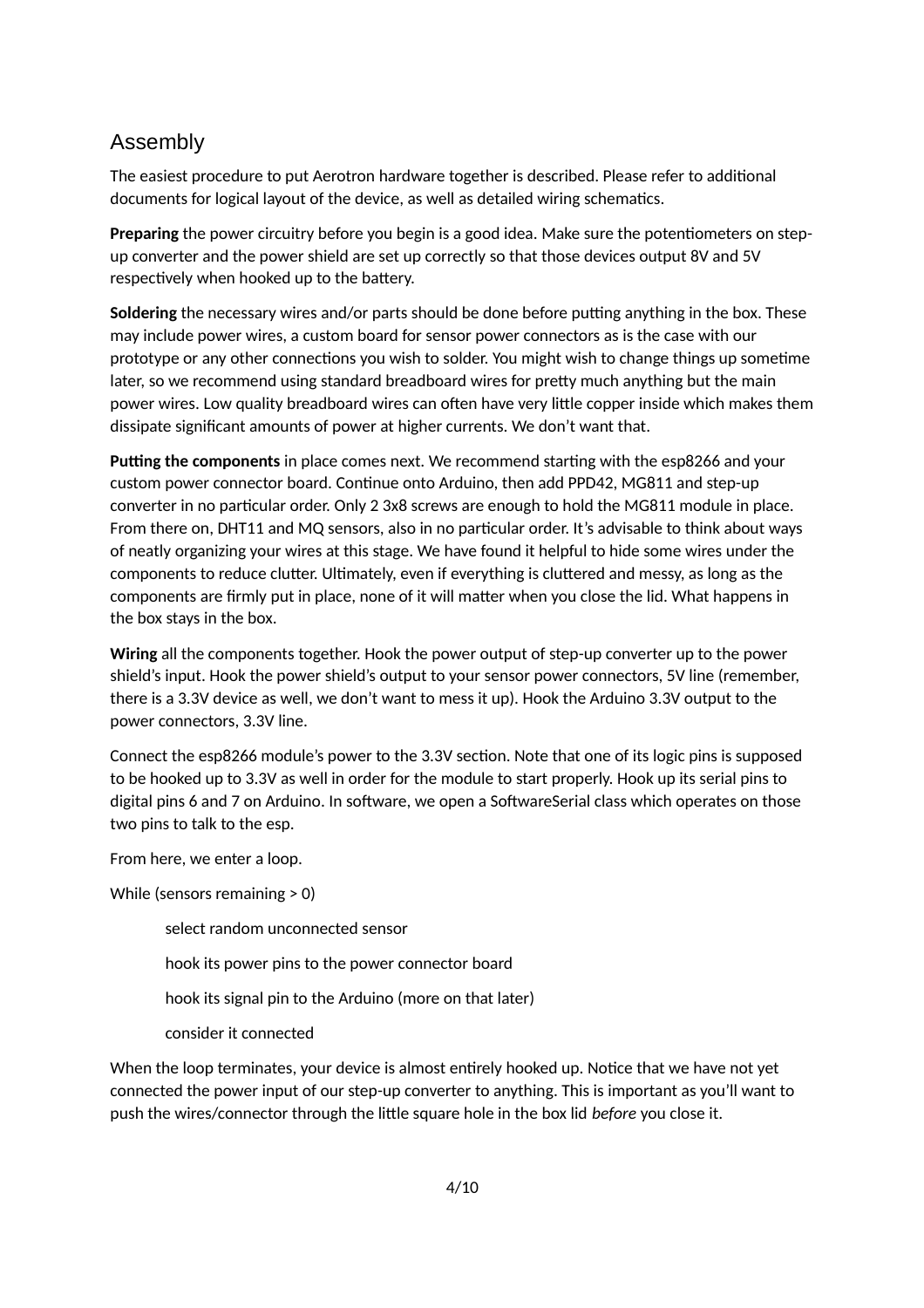**Closing the lid** is to be done only after you've attached the battery compartment to it. This is done with 4 3x8 screws and bolts. Make sure the square hole in the compartment aligns with the same one on the lid so you can connect the battery circuit to your step-up converter and power up the device. Ideally, this is where you'd put an on-off switch but our prototype doesn't have one!

## <span id="page-4-0"></span>Quick reference

This is pin mapping for Arduino UNO:

| MQ7                 | A0 (in)    |
|---------------------|------------|
| MQ131               | $A1$ (in)  |
| MQ135               | $A2$ (in)  |
| MQ136               | $A3$ (in)  |
| MG811               | $A4$ (in)  |
| power board sens.   | $A5$ (in)  |
| PPD42               | $D2$ (in)  |
| <b>DHT11</b>        | $D3$ (in)  |
| Power shield switch | D13 (out)  |
| RX from esp8266     | $D7$ (in)  |
| TX to esp8266       | $D6$ (out) |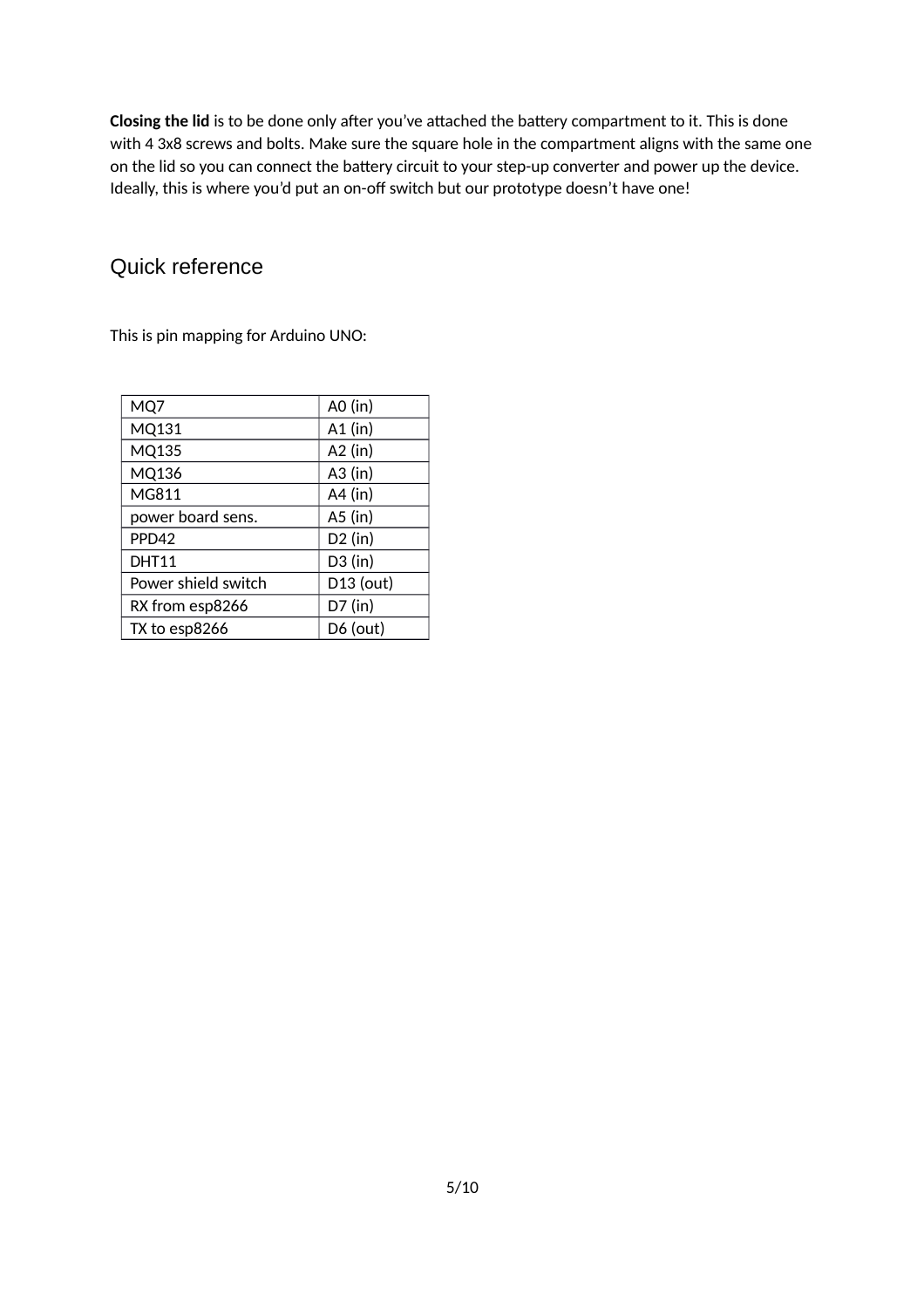# <span id="page-5-0"></span>Logical overview

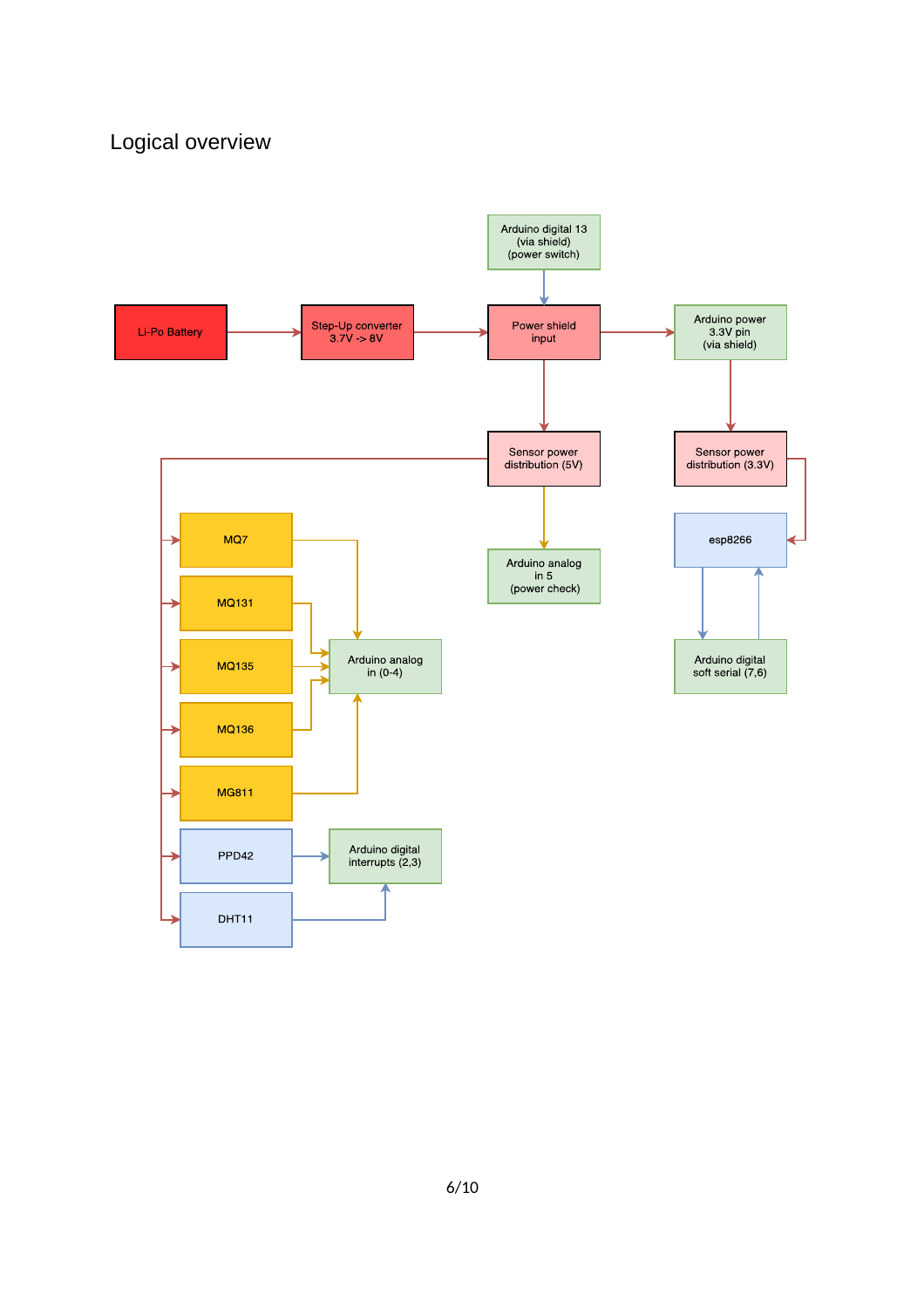# <span id="page-6-0"></span>Wiring

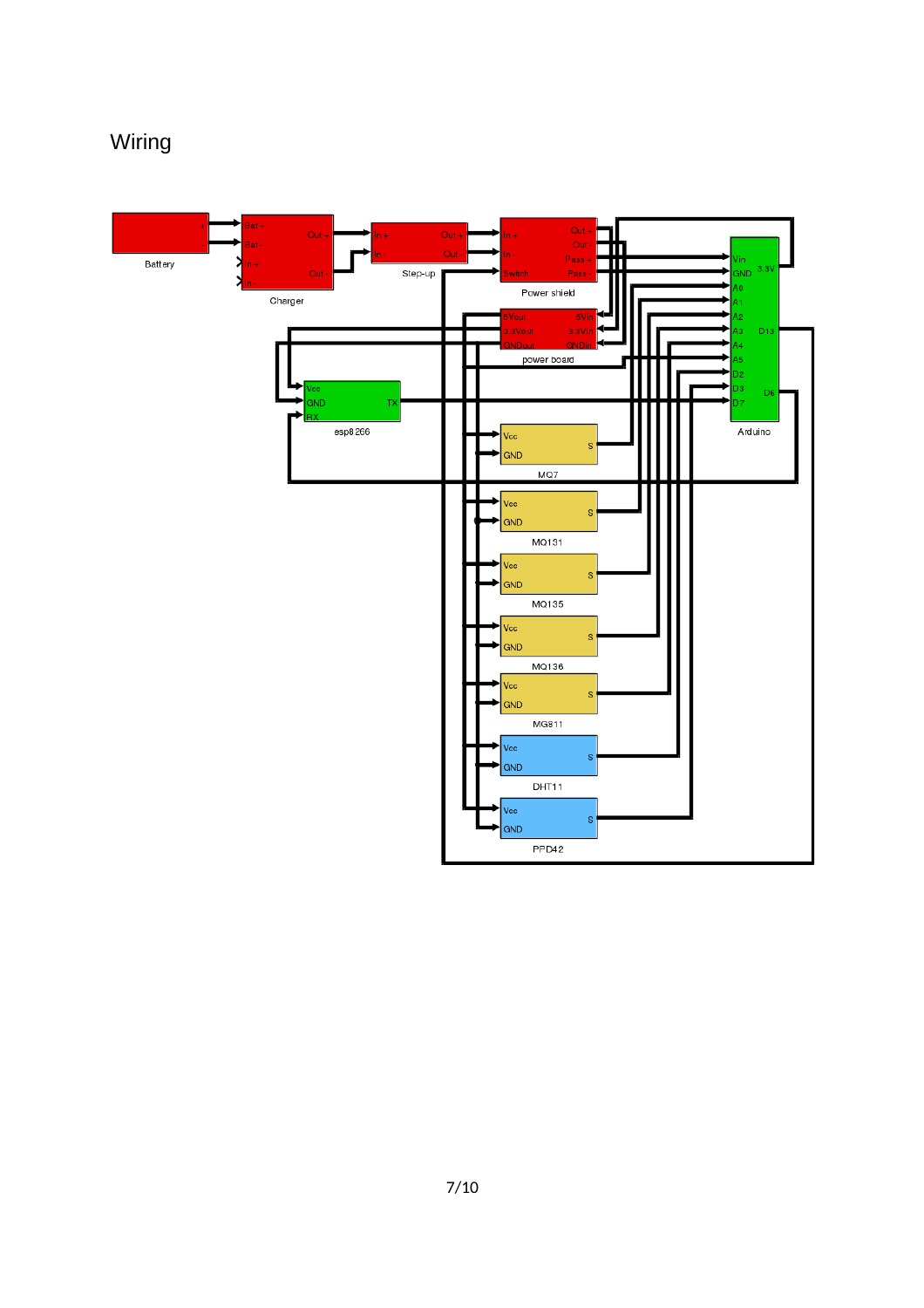## <span id="page-7-0"></span>Measuring air quality

**Carbon monoxide** is measured by the MQ7 sensor [\(datasheet\)](http://eph.ccs.miami.edu/precise/GasSensorSpecs/CO.pdf). Its variable resistance is exponentially related to CO concentration. Since it operates as a simple voltage divider, by varying the load resistance, one is able to adjust the operating range. We've let others do that for us, namely Sainsmart. So far, we are happy with their MQ modules, but not so much with their MG811 which they've managed to mistake for an MQ type it seems, as the sensor sits on an identical circuit to those of the MQs. A rather disastrous mistake which they may or may not have fixed in the meantime.

The gist of using this (and all the other MQ ones) sensor is rather mathematical - get the numbers from the datasheet into your code and work out the concentration from your analog inputs. When all the equations are set, you're left with one free parameter - the value of variable resistance in some known concentration of CO. This must be calibrated, and it can get tricky without fancy equipment.

**Ozone** is measured by the MQ 131 [\(datasheet\)](http://eph.ccs.miami.edu/precise/GasSensorSpecs/Ozone.pdf) and is one of the sensors we've tested just enough to make sure it behaves as we'd expect it to behave. The basic operation is analogous to what has been said above, only the gas is different. It is worth noting, however, that the sensor responds similarly to  $Cl<sub>2</sub>$ , and to a degree to some nitrogen gases.

Benzene is what we'd love to measure using MQ135 [\(datasheet\)](http://www.china-total.com/Product/meter/gas-sensor/MQ135.pdf), but we've yet to do some serious testing. Its principle of operation is the same, but the range of gases which may trigger its response is diverse which led us to be skeptical about the results.

**Hydrogen sulfide** is something you'd hardly miss in large concentrations as its smell makes your eyeballs drop out. Nonetheless, we are planning to measure its concentration using MQ136 [\(datasheet\)](http://www.sensorica.ru/pdf/MQ-136.pdf). Since H2S isn't a gas we can safely acquire and use for testing, this one is also on hold for now.

**Particulate matter** or tiny dust particles is something we're highly interested in. The sensor we are using, Shinyei PPD42 [\(a rather poor datasheet\)](http://www.seeedstudio.com/wiki/images/4/4c/Grove_-_Dust_sensor.pdf) detects anything larger than a micron which is slightly smaller than what you'd find in official air pollution reports. However, its output still correlates highly with concentration of larger particles and after extensive testing, we learned to love it.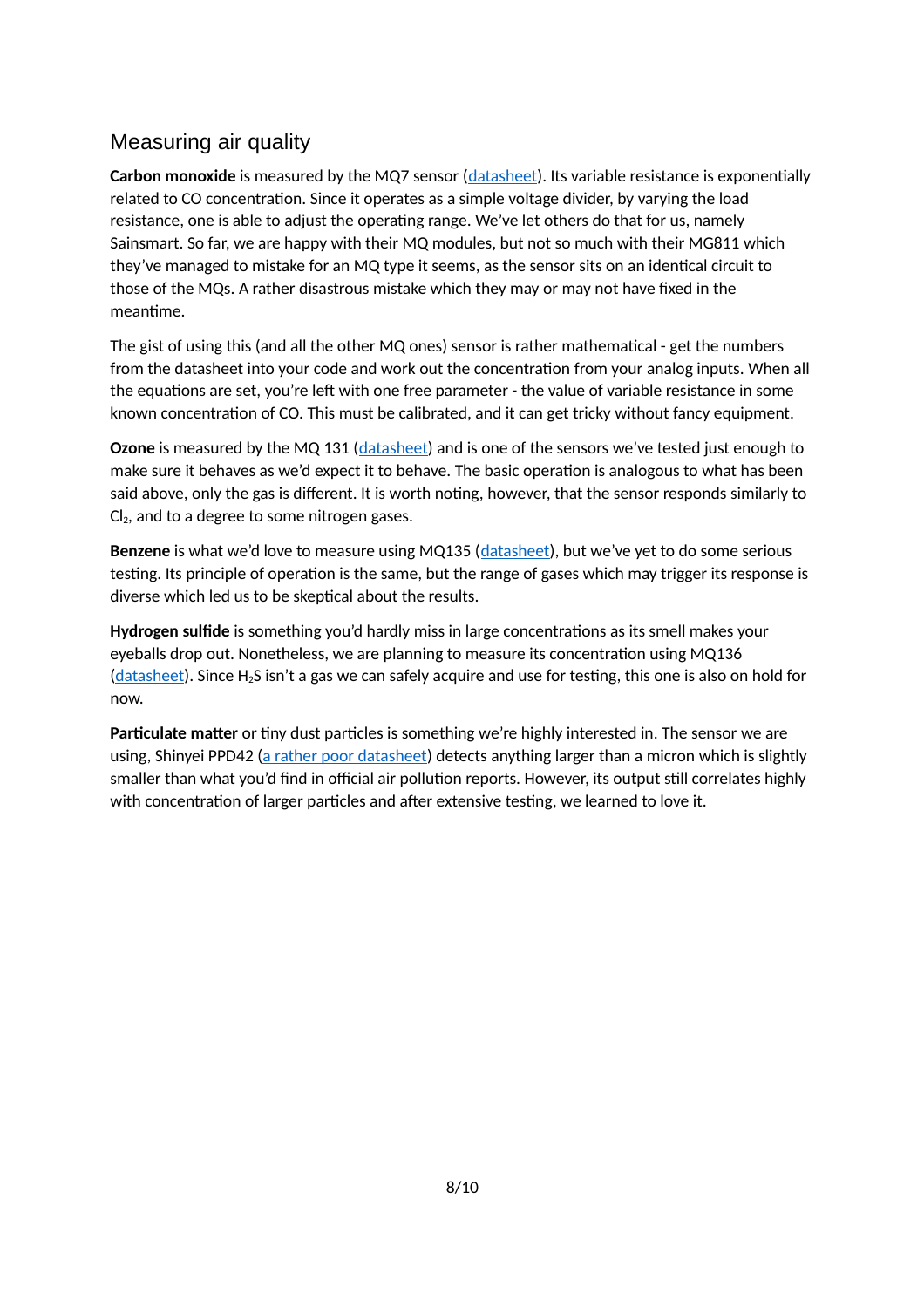#### <span id="page-8-0"></span>**Software**

Since the device is still in prototype phase, the code running on it has some testing features and running into pieces of dead code from time to time should not be surprising. In this section we describe the principle idea of how device operation will be organized.

**Initialization** - on every power-on, the device initializes code, sets up pins, checks its calibration settings, connectivity and sensor power status. If capable of normal operation, the device immediately jumps into measuring loop, else additional steps are taken.

**Autocalibration** - kicks in if the device is unable to read its own calibration settings. It assumes that device is in clean air and begins a heat-up process. After several minutes of doing nothing to let the sensor heaters do their job, Autotron will repeatedly measure all of its sensor outputs and assume that they correspond to the clean air state (predefined in the firmware). This form of calibration is just a means of providing rough output from an uncalibrated device to check its operation. Users are encouraged to play with it on their own, and any devices used on the field should be checked against known measurements and adjusted accordingly.

**Main loop** - schedules measurements and communication. The prototype revolves mostly around sending a stream of CSV formatted measurements via serial to a PC. A python script on the PC logs these measurements. This is what we use to test sensors. Most sensors are measured every 2 seconds, but PPD42 requires constant polling and one has to make time to communicate those measurements to other devices or a cloud service. Originally we wrote code for an interrupt-based PPD42 measuring function, but this gave rise to some timing problems all over the place, so eventually we decided to simply check the state of its input at most every 5ms whenever the device is not doing anything else. We can get away with this for a multitude of reasons, two of the most prominent being the fact that device is free for a good amount of time and the nature of PPD measurements is such that having continuous measurements isn't a priority as long as one can take enough of them in a given time interval, and as long as they're neither too close nor too far apart.

**Wifi** - Ideally, Aerotron can connect to the internet during its operation and dump all the data it logs onto the cloud. To that end, if possible, the device will hook up to your wireless network and attempt to contact the cloud every once in a while. Depending on how much time this communication process will take, we may opt to send average values over more on-the-spot measurements to reduce the time wasted trying to negotiate with the server and do more measuring work.

**The esp can be a mean little weasel.** Depending on where you got your esp module from, its firmware may range from utterly useless to just what you always wanted. We were unlucky to get some really old version of firmware that lacked over half the functionality exposed through AT commands, most notably the ability to change the device baud rate. Since SoftwareSerial on Arduino UNO can only go that fast, talking to esp at 115200 baud was a hit and miss thing, mostly miss. This being a problem, we spent some time playing with the module and came up with a really easy process of getting the firmware onto them:

- 1. upload an empty sketch to your Arduino
- 2. connect the esp module serial to the exposed Arduino serial (this will fool your PC into thinking that it's talking to the Arduino when in reality the esp module will be doing all the talking)